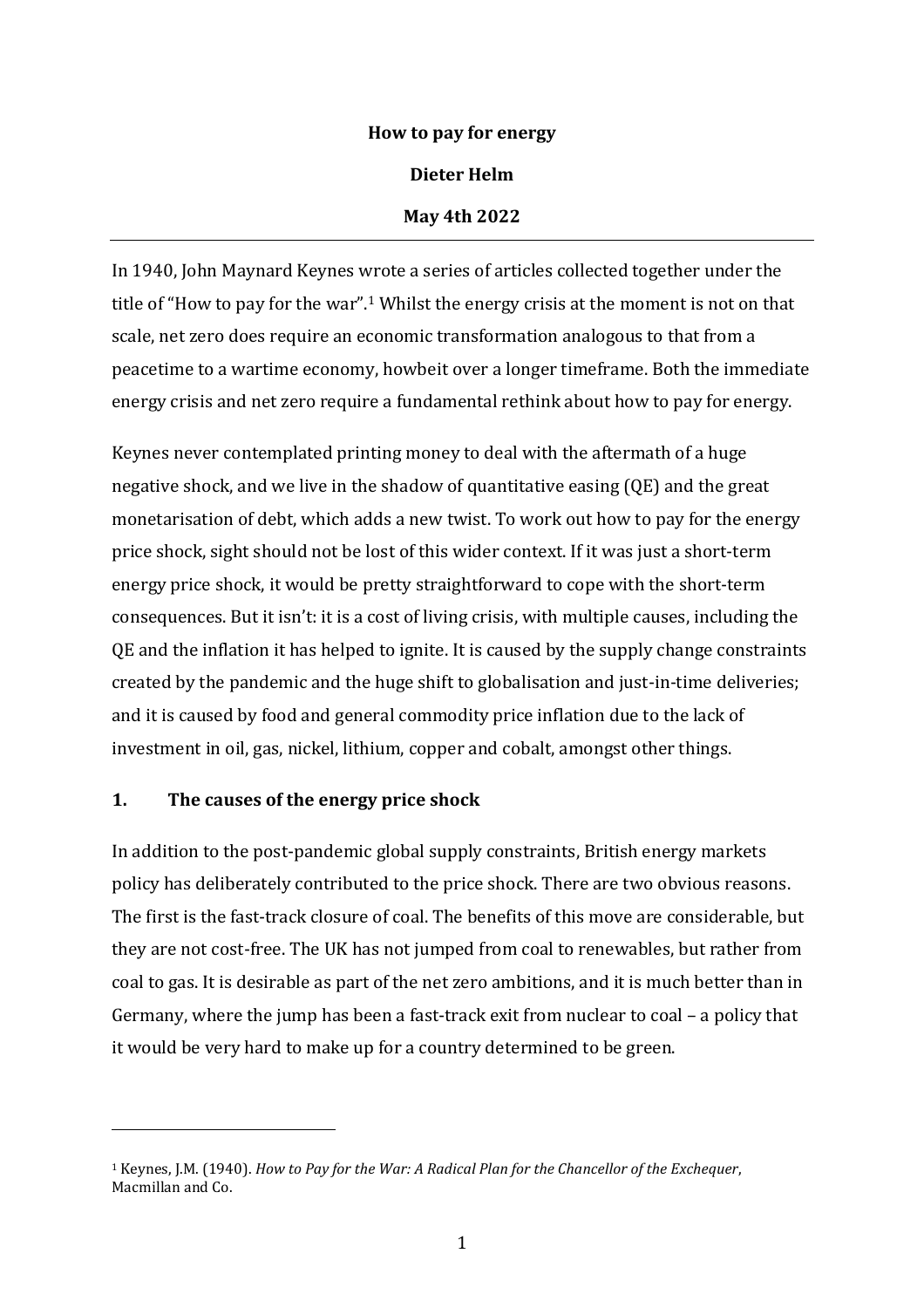In the current crisis, others have an option to boost coal burning to hold down prices. Even in the UK, the government finds itself doing a U-turn and pleading with the three remaining coal power stations to keep going through the coming winter. This is the right thing to do now, but the UK should never have got itself in the position of not having enough gas to back up the renewables.

The second reason is the fast track to wind (and solar) without working out the consequences of the intermittency – and the low-density, disaggregated and peripheral characteristics of the offshore windfarms. This is not an argument against wind, or indeed against accelerating the offshore build, but it does have consequences, one of which is to render the gas power stations intermittent too, and to increase the system costs (and by a lot). This is why I called this the "first net zero energy prices crisis". 2

It cannot be repeated too often that there are times when the wind does not blow, and, when it doesn't, something else has to fill the gap. In a decade or so there may be options other than gas. There may be hydrogen, batteries that can store weeks of power, and there may be lots more smart demand-side measures. But none of these is going to make much difference for at least a decade, and by 2035 when the UK electricity system is supposed to be net zero, there will still be a lot of gas, and that gas will need a lot of carbon capture and storage (CCS), currently notable by its absence.

The scale of the intermittency problem will get much worse before it gets better. Where once the system required around 70GW of capacity, it now needs over 100GW. Gas capacity will now be made intermittent too, and hence gas supplies will be more expensive since it will need gas suppliers to deliver whenever the wind does not blow, and as the wind has zero marginal costs, it destroys the revenue line for the gas power stations. The government, as a consequence of its wind policy, has to come up with a gas policy, and so far it has not. The Equivalent Firm Power (EFP) capacity auctions I set out in the *Cost of Energy Review* (2017)<sup>3</sup> would do this job, but of course this means that the wind generators would have to pay the costs of the intermittency they cause, and that

<sup>2</sup> Helm, D. (2022). "[The first net zero energy crisis](http://www.dieterhelm.co.uk/energy/energy/the-first-net-zero-energy-crisis-someone-has-to-pay-2/) – someone has to pay", January 7th.

<sup>&</sup>lt;sup>3</sup> Helm, D. (2017), "[Cost of Energy Review](https://assets.publishing.service.gov.uk/government/uploads/system/uploads/attachment_data/file/654902/Cost_of_Energy_Review.pdf)", Independent Review for the Department of Business, Energy and Industrial Strategy, October.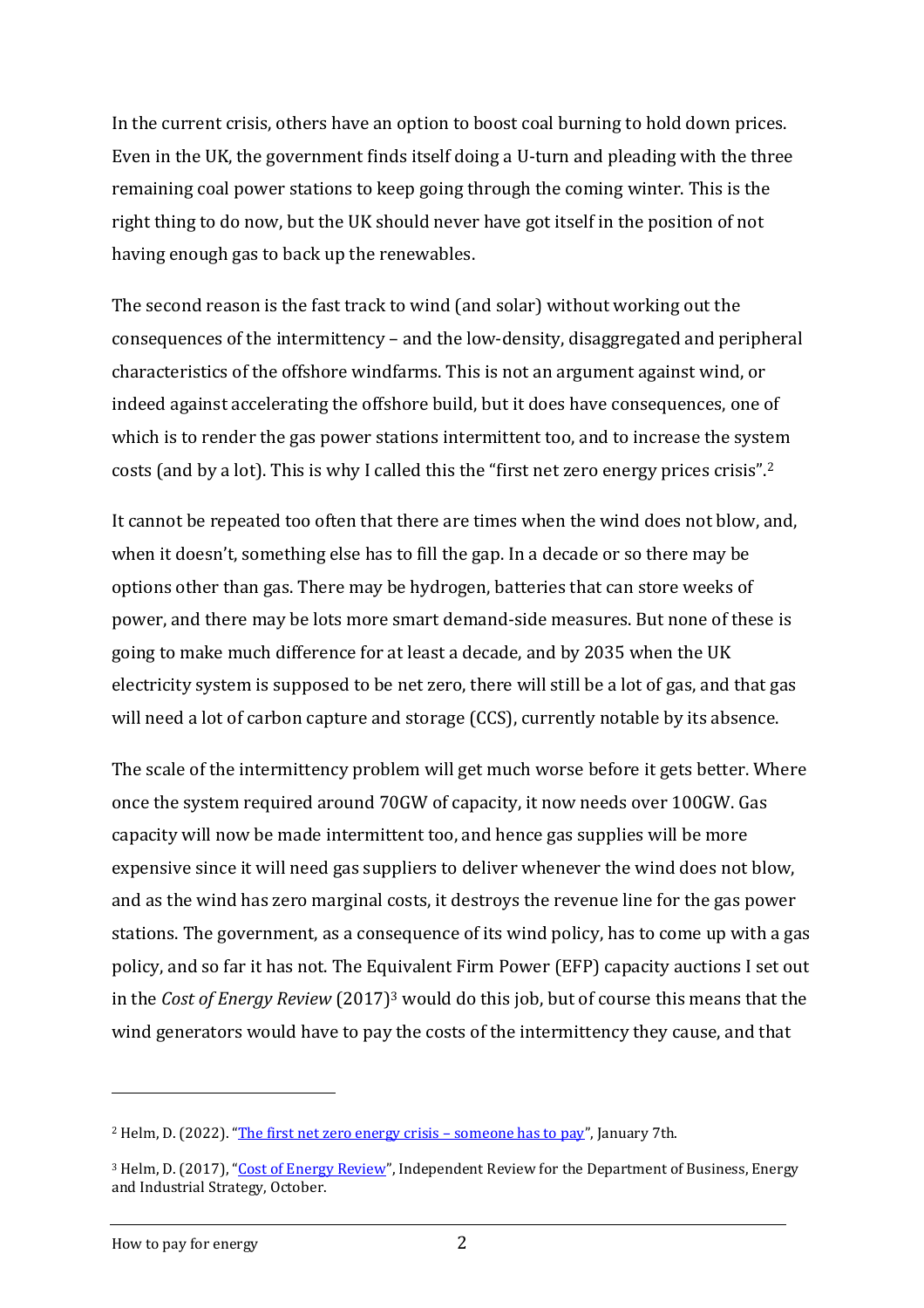would blow an enormous hole in their claims that they are already cheaper than fossil fuels (and hence presumably, if this were true, would not need the subsidies they are so keen on receiving).

## **2. It is not a temporary problem**

All of this matters because it means that the current price shock is not temporary, even if the gas price falls back. We are not going to get out of gas anytime soon. Indeed with the extra demand for electricity for transport, the digital technologies and heating too, the problem will get a lot worse before it gets better. The cost of energy will keep going up, and the energy strategy and other net zero problems will contribute to this rise in costs. Whilst the public have been led to believe that net zero is a free lunch (or at least a manageable 1% of GDP or less), it is very much not so. Important and worth doing, but a much bigger cost of living rise than our leaders, and the campaigners against climate change generally, would like us to believe. They fear scaring the horses, but they cannot stop us being confronted with the cost.

The more permanent nature of the cost shocks is critical to the design of policy. So far the Secretary of State at BEIS, Kwasi Kwarteng, has consistently made the mistake of seeing the energy price crisis as a short-term problem, and in this the Treasury has followed suit. The Secretary of State responded to the early failure of suppliers by saying that around five or six suppliers go out of the markets every year. He apparently had no idea that 29 would, and that all the rest will be close to bust if action is not taken over the bills – the bad debts will just overwhelm them.

When it comes to trying to ameliorate the gas price rises (the key period for which was autumn 2021, *before* Putin's brutal actions), the belief in the temporary nature of the problem led to quick short-term fixes. The customers would get loans, which they would pay back over several years, presumably easier to do as and when the prices fell back, as BEIS and the Treasury must have assumed. They refused to socialise the legacy costs of the renewables – a recommendation of the *Cost of Energy Review* – and the addition of the Council Tax adjustment and the further Warm Homes Discount Scheme adjustments are all examples of moving the deckchairs on the Titanic.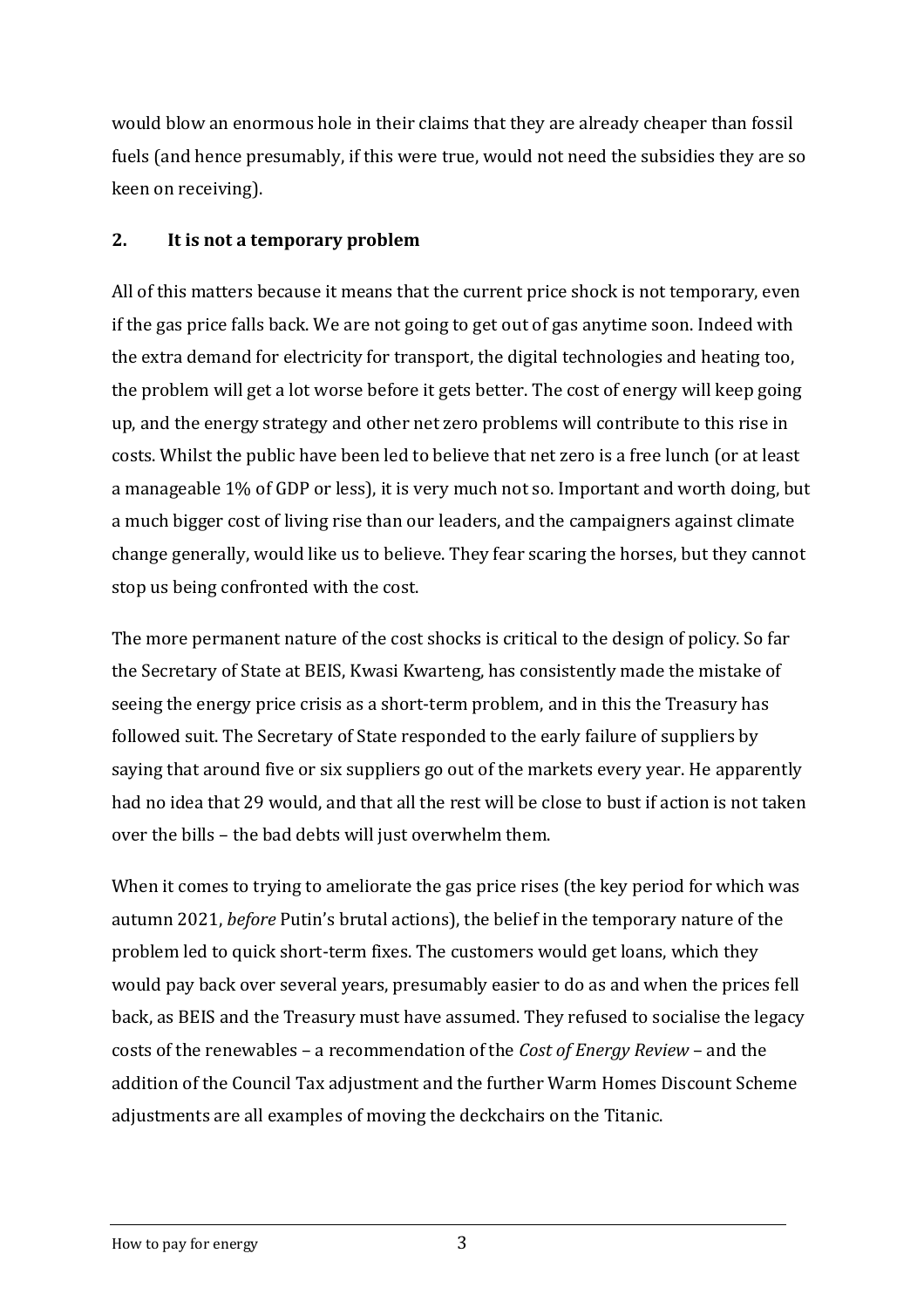The enthusiasm for windfall taxes plays into this short-term temporary analysis of the problems of energy prices. A bad idea in itself; none of the advocates of windfall taxes explains what happens if the problem is still here in a year or two years' time, or longer. There is a good case for revisiting the structure of North Sea energy taxation, and the terms of the new licences, but very few reasons for an opportunist profit grab (and no offers of windfall subsidies if oil and gas prices fall).

It is slowly dawning that the cost of living crisis is not going away, that inflation is going to push towards 10%, that interest rates are rising, and that of all the bills which citizens face, the energy bills are the ones that really stick out.

The important point here is not the prediction that gas prices are going to stay high. There is scant evidence that this is going to be the case after the coming winter. Energy forecasters and consultants who confidently predict high gas prices persisting to 2030 are on very shaky ground. The military and economic crises will probably pass, moving into new equilibria. The real threat is the sum of all the causes of energy prices adding up to increasing bills – or at least bills that are going to stay high. *Net zero and the related policies are what are going to push the prices ever higher.* Though there are always the optimists, it is probable that the costs of offshore wind developments are levelling out, and indeed they are currently rising quite strongly as all the costs of materials and their manufacture and transportation are rising. The costs of managing the increasing problem of intermittency are not going away – they will get worse before they might get better. Renewables will need subsidies for a long while yet.

### **3. Permanent solutions**

What all this means is that a temporary fix is unlikely to work, and if sticky plaster is applied, it will come off. What is more, the clock is ticking: lots of people cannot pay their bills now, let alone those that are coming. Even if they want to pay, and even if they are threatened by the suppliers with legal action, bailiffs and enforced prepayment meters, they just will not pay. Faced with higher mortgage and rent costs, food costs and the general impacts of inflation, the household budgets will not be sufficient to cover basic needs for many households. The number of people in fuel poverty is already high. Those with pre-payment meters are going without.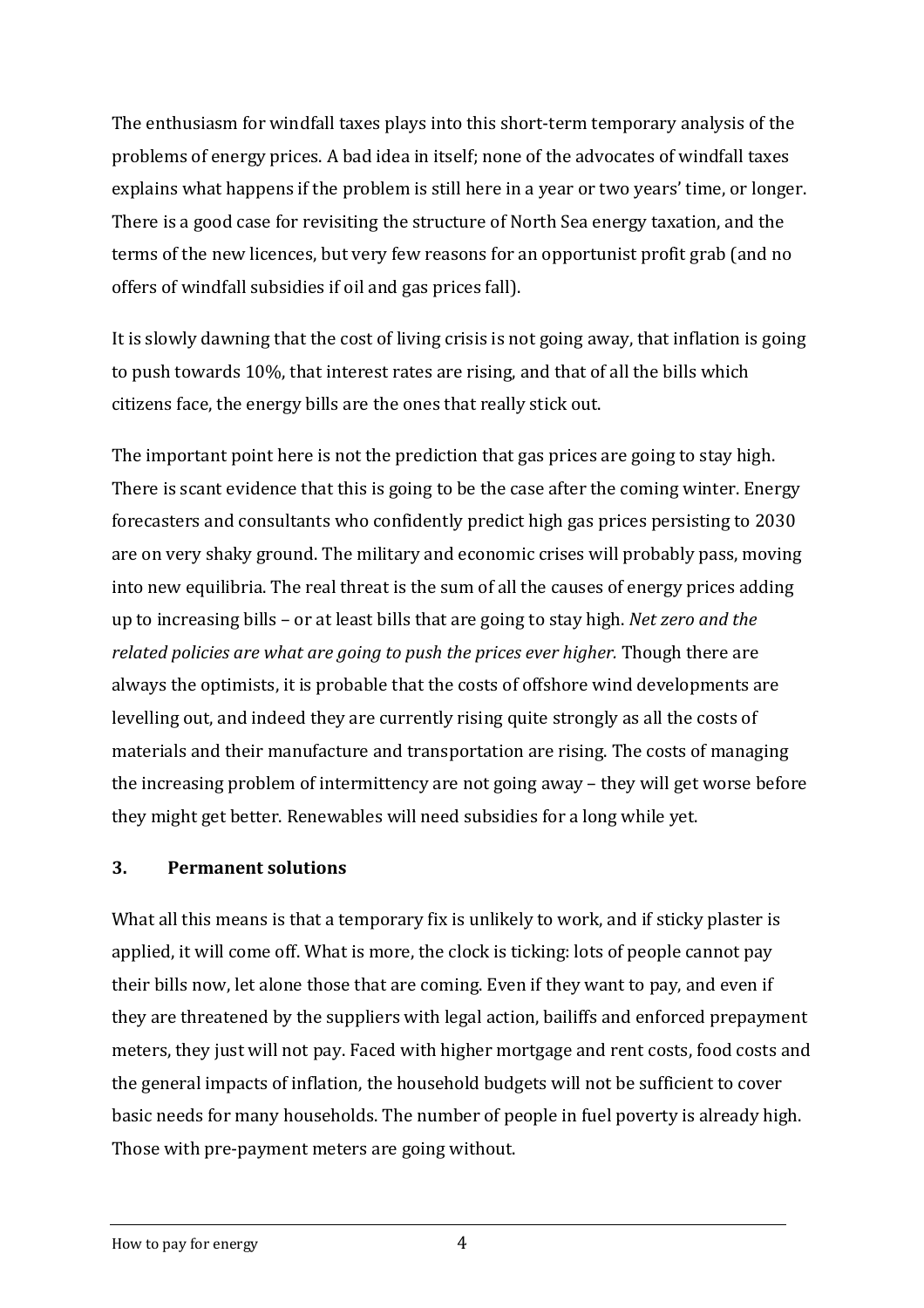The obvious conclusion from the observation that the bills are not sustainable is that they will not be sustained. The choice for the government is to get ahead of this crisis and put in place permanent solutions now, or wait and take lots and lots of *ad hoc* and panic-driven reactive steps.

It is a relatively new idea that the costs of energy should equal the price for all customers. Prior to privatisation, governments decided what people would pay and which groups of people would pay what amounts. They could do this because the electricity and gas industries were state-owned statutory monopolies. There was no switching, no sitting in front of computer screens trying to work out which offering was best and dealing with the sheer complexity and sometimes bad practices of the competing suppliers – many of which have now gone bust.

The way it worked in the "bad old" days of the Central Electricity Generating Board (CEGB) and of the Area Boards was that the CEGB set a Bulk Supply Tariff (BST) to the Area Boards. The BST had an energy price (then the system marginal cost, today the wholesale price) and a capacity charge. The Area Boards charged this on to citizens, with an energy charge and a standing charge, and could adjust this tariff to take account of location and customer types. They owned both distribution and supply, and those at the periphery were effectively cross-subsidised in versions of the postage stamp approach. No one could escape by switching.

The rationale was pretty clear, though long forgotten in the enthusiasms for privatisation, liberalisation and competition. When the Welfare State was set up after the Second World War, some of the things that citizens needed in order to participate in society and the economy were provided directly by the state and free at the point of use. The NHS and the schools (and indeed most of the universities) fell into this category. Then there were the subsidised citizens' needs, notably housing. Transport was crosssubsidised, energy was cross-subsidised, and local government provided water services (later regionalised). These together formed the great social primary goods.

As part of this broader implicit social contract, the energy industry worked on a *pay-asyou-go basis*: each generation paid for investment out of current income. Citizens had obligations to the next generation to leave them the infrastructures that they would need to be able to participate in their society and economy. Privatisation reversed this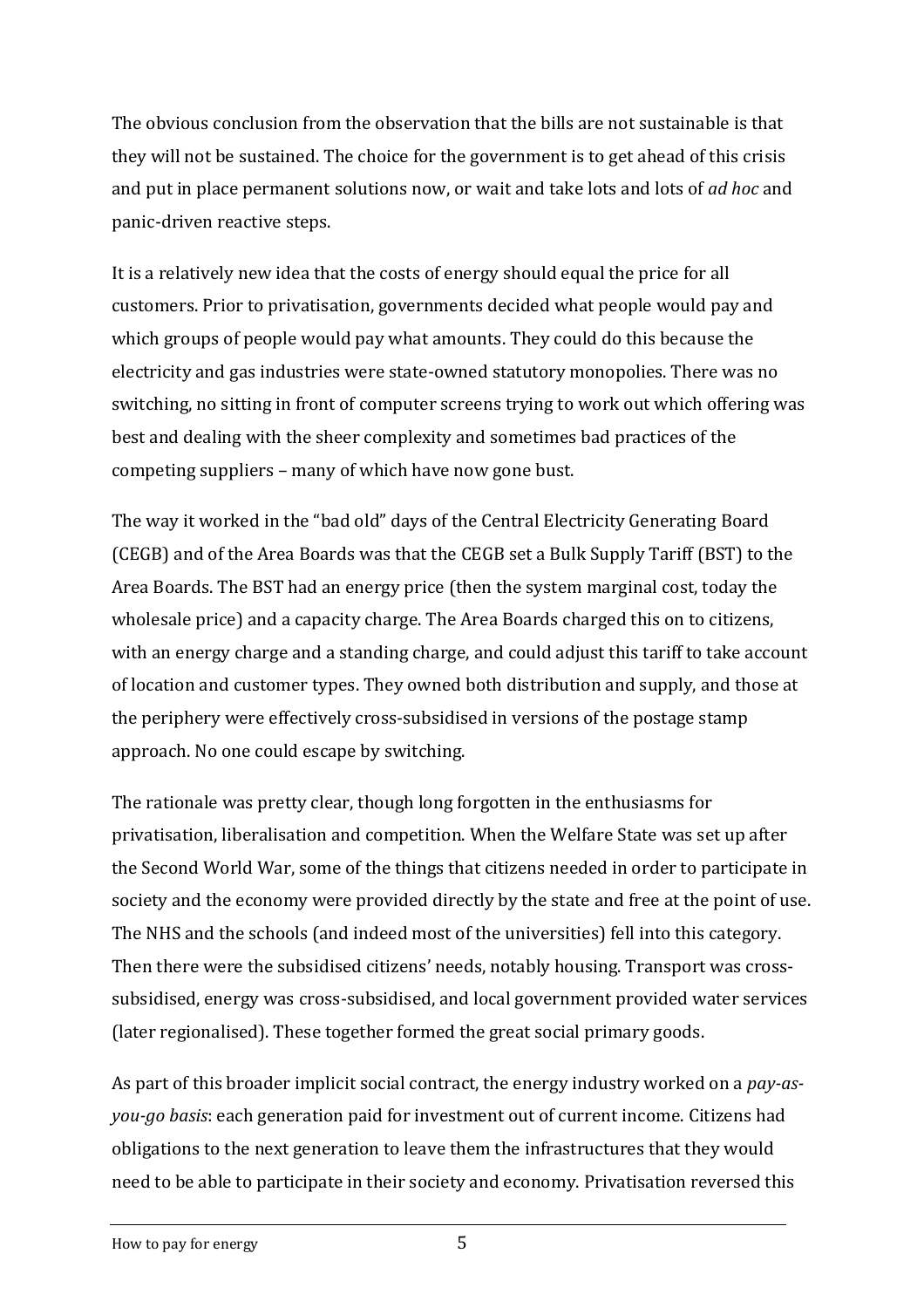and moved to *pay-as-you-go* – making sure that current voters in the 1980s and 1990s did not pay for current investment, and could kick the costs down the road.

# **4. The gradual end of the privatisation model**

The privatisation model as originally set up was designed to take electricity and gas out of this social context, to treat it as just another commodity business, and to make prices equal costs for each and every customer, and for the customers to be able to switch suppliers. These suppliers in turn could pick and choose amongst the generators to get the lowest costs. The model was now very much all about *customers*, not citizens, and the language of economics and competition replaced the language of social inclusion and ability to pay. It also introduced the idea that everything would be in terms of shortterm spot markets, with the gas long-term contracts deliberately broken up (one more reason why we are now so exposed to European spot markets now).

That model ran out of steam in the first decade of this century. Energy Market Reform (EMR) broke the artery of the competitive system, making the government not the consumers the central buyer. The state now buys almost all electricity generation. The coming of more and more zero marginal cost has undermined the wholesale price and hence the focus of switching, leading to less and less to switch from. Increasingly, switching from one supplier to another is really all about switching from one company collecting the costs of the contracts for differences (CfDs), distribution and transmission, and the social and legacy costs. Suppliers are increasingly bill collectors not genuine drivers of the generation market. That element of competition is dead, or if not soon will be. There is nothing much left to switch from.

The energy price shock of autumn 2021 has arguably finished the privatisation model off. It is no longer the case that cost equals price, and now the government has resumed the task it had under the CEGB of deciding how much the citizens will pay. The gap between cost and price falls to the Treasury, as it is gradually discovering, and more and more of the net zero costs are coming its way – for CCS, hydrogen and nuclear. The cost of new transmission systems, especially offshore, and the creation and development of local decentralised electricity networks are all monopoly costs (there are no competing longer-term suppliers for these), and again there is public choice as to who pays what.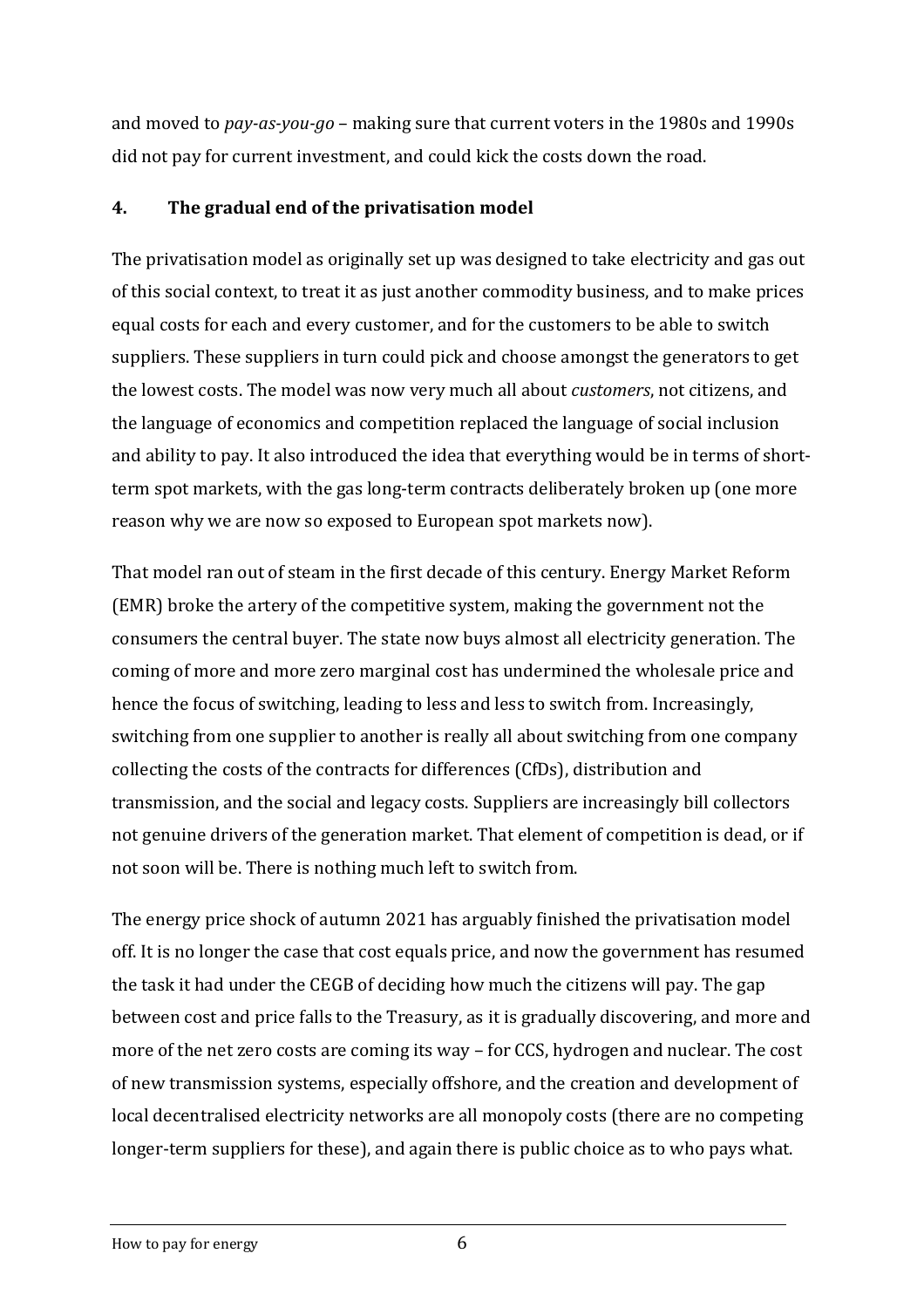Admit it or not, the electricity industry is returning towards a monopoly – monopoly of generation contracting (the electricity system operator, ESO), monopoly of transmission, monopoly of supply, plus in effect an oligopoly of similar suppliers passing on these costs. In the process, the energy system looks much more like the CEGB again (starting with EMR), and it is the state directing and, in the case of nuclear, investing in generation. The CEGB did not build power stations. It let contracts to do so – as the state does now via the auctions it backs. Ironically it is a decade of Conservative-led governments that have reintroduced much of the old CEGB monopoly (statutory) model.

### **5. Recognising the citizens' interests and the cost of net zero**

Decarbonisation is a massive national project, on a scale not really seen since rearmament in the run-up to the Second World War. This time we are turning a carbonintense economy into a low-carbon one; then it was a peacetime economy into a wartime one. It is huge national undertaking. The UK economy, like the rest of the world, is around 80%-dependent on fossil fuels, and decarbonising this in just 28 years is a massive undertaking.

No one would argue that, faced with a war, prices should equal costs. Keynes certainly did not. There would be burden sharing – between customer classes, and between taxpayers and consumers. All citizens would be carried along, and the ability to pay would be crucial to the degree of social and political coherence necessary to push this all through. (Keynes argued in his 1940 paper that universal benefits should be introduced, compulsory savings, and a capital levy on the rich, amongst other things.)

Arguably some of that is where we are now. Years of half-truths about the costs of net zero are being revealed for what they are. The far right is starting to have a field day. They can point to the costs and say that the UK citizens are being asked to pay the costs of mitigation and at the same time will face the costs of the climate change over which the UK has very little influence. They can point to the inconsistencies and inefficiencies of reducing carbon territorial emissions but not applying the same measures, costs and carbon prices to imports, and thereby undermining the UK economy and weakening or even perversely increasing climate change in the process.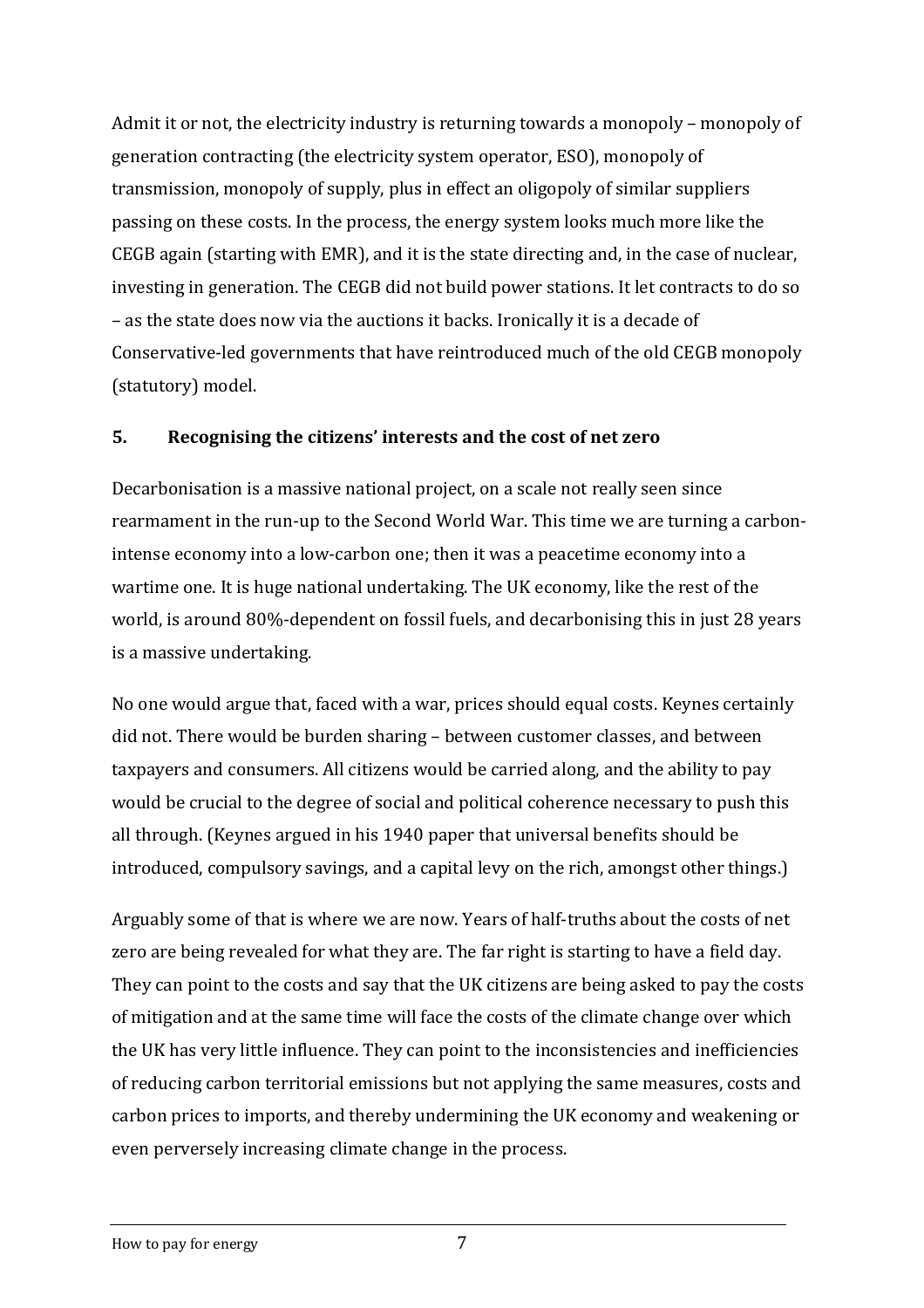This backlash is coming. Opinion polls may show that the public broadly wants to tackle climate change and cares a lot about it, but only when it will not cost them much. They have been repeatedly told that it will not, that renewables are already cost-competitive, and that fossil fuels are going to get ever more expensive. Indeed, the backlash is already surfacing, and cannot be disguised by blaming the energy costs all on Putin and the war in Ukraine. The Conservatives have their Net Zero Group, with Farage in the wings.

For those of us who do care about climate change, and recognise we have an historical responsibility for quite a lot of the carbon concentrated in the atmosphere, the risks of this backlash are all too apparent.

## **6. Getting on the front foot**

So how to solve the energy price crisis? The answer is to reconstruct the tariffs and charges with an eye to the ability to pay, and to introduce a comprehensive social tariff. That tariff could have several formats. It could be directly related to income, building on the databases for income support and welfare payments. We know broadly who is poor and who is not.

This would address the citizens' entitlement to the basic social primary good – energy. But it would not address the rest of the distribution of citizens. Remember that net zero is a national project and, like the Second World War, we are in this together, whether we like it or not.

This requires the government to decide what prices should be charged. Fortunately this is aided by the fact identified above that the costs are increasingly fixed and sunk, and they are monopoly costs. Allocating out the capacity and use of system costs is a matter of choice. That is why a social tariff is now plausible. There can be no switching. We are contracted through the state and the regulatory regime to the monopoly costs, and they are most of the costs now.

Some of these fixed and sunk costs are best treated as national investments, and some of them should be passed to the taxpayers. These include the legacy costs. One of the most ludicrous features of the energy bills (the prices) that customers face is that whilst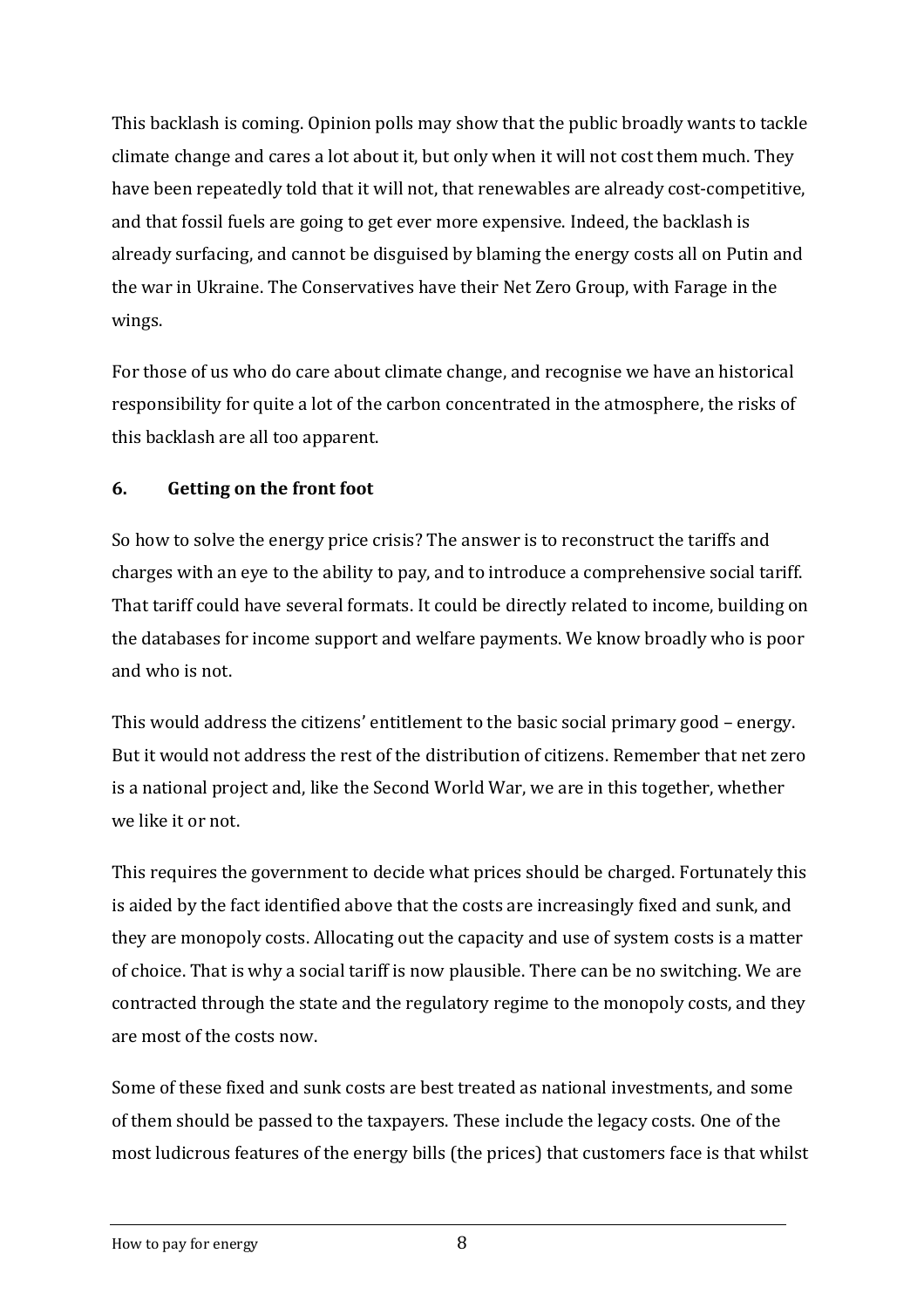the cost of renewables has been going down, the price of renewables has been inflated by the earlier legacy costs from the much more expensive early investments in renewables. It is like going online to buy a new mobile phone and being told that the price is made up of the sunk costs of making one of the first-generation Nokia models. As costs fall, prices fall in competitive markets.

Market reform is part of this reorientation of pricing. The wholesale market is less and less important (though balancing is more important), as more and more zero marginal costs generation comes onto the systems. The EFP auction approach set out in *the Cost of Energy Review* can replace the current emphasis on the wholesale market, which in turn means that customers will not be paying the marginal cost of gas on all the electricity they use, irrespective of whether it is zero marginal cost or not.

## **7. How to pay for energy**

Energy has to be paid for. It is beholden on governments to sort out a sensible market structure to address this, and put some stakes in the ground. Gas should go into a strategic reserve, there should be gas storage, and there need to be long-term contracts. The current licensing rounds in the North Sea provide an opportunity to do some of this, as does reopening the Rough storage field. The government needs to decide about nuclear and to recognise that the cheapest way of raising the capital is the state. The wholesale market needs to be replaced by an EFP auction, leaving the intermittency generators to sign up balancing arrangements to get an equivalent firm rating.

These steps point towards some restatement of the BST – the capacity charges and the energy charges (they have in fact never gone away). There needs to be a comprehensive social tariff based upon an allocation of the total capacity and system costs between the three classes: those who should be eligible for the social tariff; the other customers; and the taxpayers. The taxpayers should absorb the legacy costs.

In this calculation, there is always a residual – that not paid for by social tariffs and other customers. That falls to the Treasury. Recognising this is a big step, and potentially opens up an intermediate liability to the Treasury. It is understandable why this should be resisted. The UK has not convincingly demonstrated an ability to properly control and limit public spending, and QE demonstrated a desire for easy – and